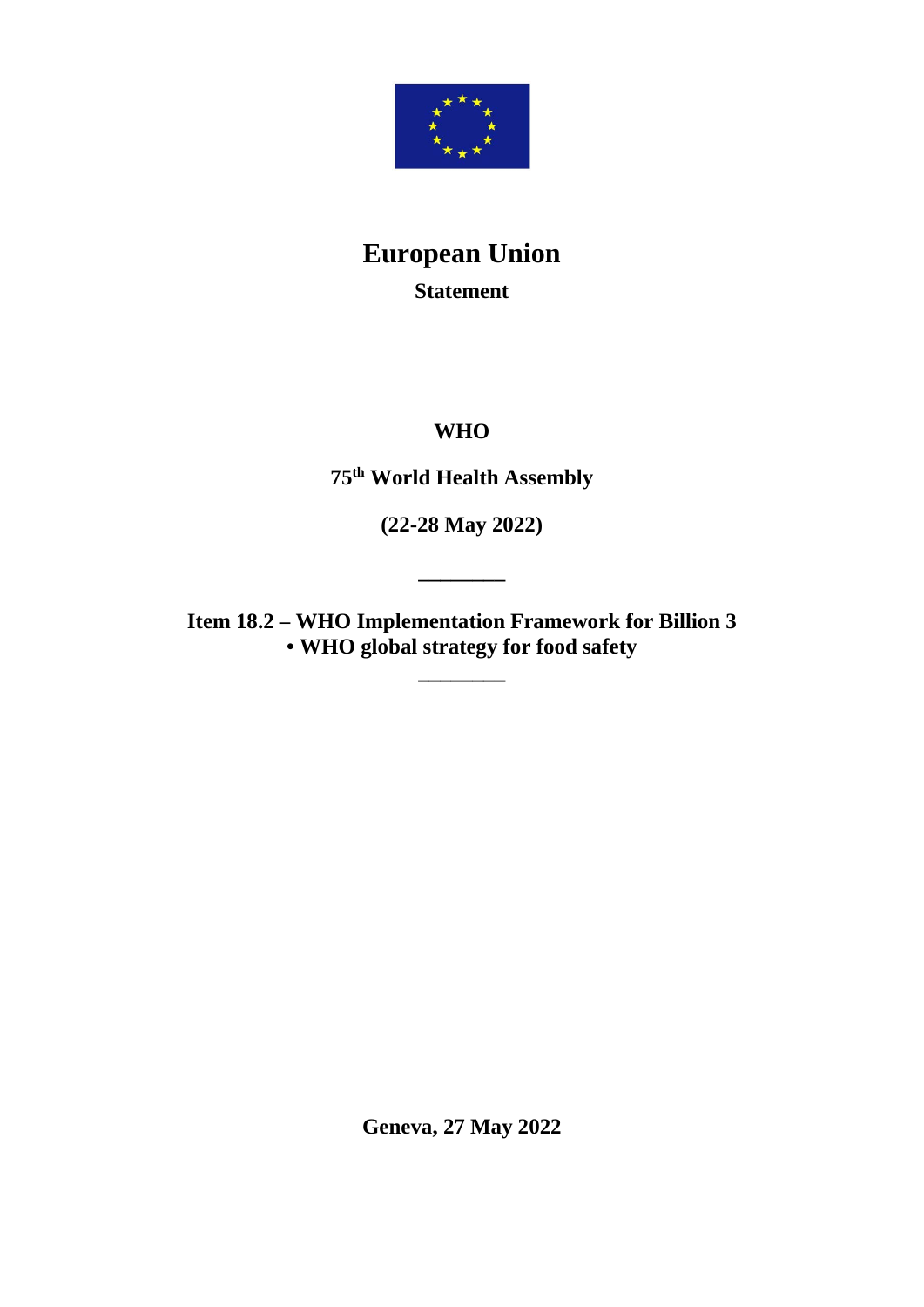#### **WHO**

### **75th World Health Assembly**

## **Item 18.2 – WHO Implementation Framework for Billion 3 • WHO global strategy for food safety**

#### **EU Statement**

Chair, Director General, Excellencies, Colleagues,

I have the honour to speak on behalf of the European Union and its member states.

The Candidate Countries Turkey, the Republic of North Macedonia[\\*](#page-1-0) , Montenegro\* and Albania\*, the country of the Stabilisation and Association Process and potential candidate Bosnia and Herzegovina, and the EFTA country Iceland, member of the European Economic Area, as well as Ukraine and the Republic of Moldova align themselves with this statement.

The EU and its 27 Member States recall the statement made under agenda item 18 of the EB150 on the Global Strategy for food safety and on the reduction of public health risks associated with the sale of live wild animals of mammalian species in traditional food markets.

<span id="page-1-0"></span><sup>\*</sup> The Republic of North Macedonia, Montenegro and Albania continue to be part of the Stabilisation and Association Process.